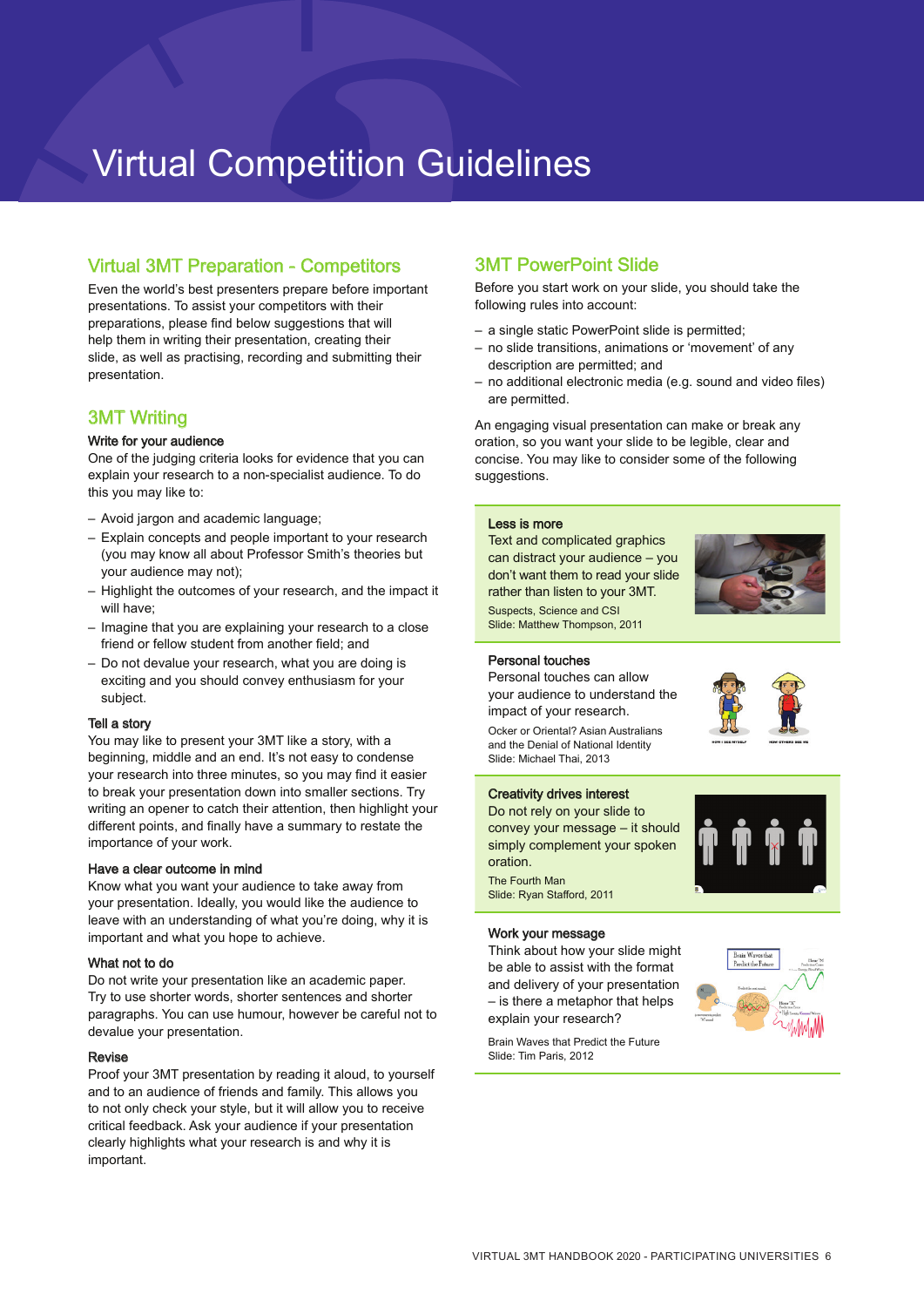# Virtual Competition Guidelines

# 3MT Presentation

Practice, practice, practice

Before you record your presentation is it important to practice so you can present with confidence and clarity.

## Vocal range

- Speak clearly and use variety in your voice (fast/slow, loud/soft).
- Do not rush find your rhythm.
- Remember to pause at key points as it gives the audience time to think about what you are saying.

#### Body language

- Stand straight and confidently.
- Hold your head up and make eye contact.
- Never turn your back to the audience.
- Practise how you will use your hands and ensure your presentation is recorded/delivered from a single position.
- Do not make the common mistakes of rolling back and forth on your heels, pacing for no reason or playing with your hair as these habits are distracting for the audience.

#### Dress

- While there is no dress code, if you are unsure of how to dress you may like to dress for a job interview or an important meeting.
- Do not wear a costume of any kind as this is against the rules (as are any props).

# 3MT Recording - Device Options

Recording your presentation can be done using a camera and or handheld video recorder however most phones allow you to record through the camera function and most computers have recording ability (via camera or webcam) using inbuilt programs such as:

#### Windows

- Camera App
- Windows Movie Maker

## Macintosh

- QuickTime
- iMovie

Online programs which you might like to consider include:

 $7$ oom

## 3MT Recording - Filming at Home

There are three factors to consider when selecting your location to ensure you are producing the best video possible: light, sound and background.

## Light

Dark environments impact the overall quality of your video because cameras do not perform well in dim lighting. Ensuring you are well lit guarantees the camera and therefore, your audience, can see you clearly. Look for a room in your home that has lots of natural light. If you are using light from a window, ensure you are facing towards the window so light falls on you directly.

Any additional lighting you can introduce will further improve the quality of your video. Look around your home for desk lamps, torches etc. Watch [this tutorial](https://www.youtube.com/watch?v=iJXKkFyuVi4) for more information.





Facing away from window Facing window

Sound When filming video at home, ensure you choose a very quiet environment where you have as much control over the sound as possible. For example, choose a small room where you have the ability to close all doors and windows. Make sure any noisy electronics in the room such as fans, air conditioners, computers, phones and possibly even your fridge are temporarily turned off. These are much louder in video than you may think and are very distracting to your

Be aware of any audible interruptions you don't have control over such as aeroplanes, lawns mowers and cars. Consider filming during a quiet time of day such as early in the morning when there are likely to be less interruptions. If there are audio interruptions during your recording, do not continue. Wait it out and try again at a later point!

#### **Background**

audience!

Aim for a clean, plain wall as your background, completely free of visual distractions from the waist up where you will be framing your shot.